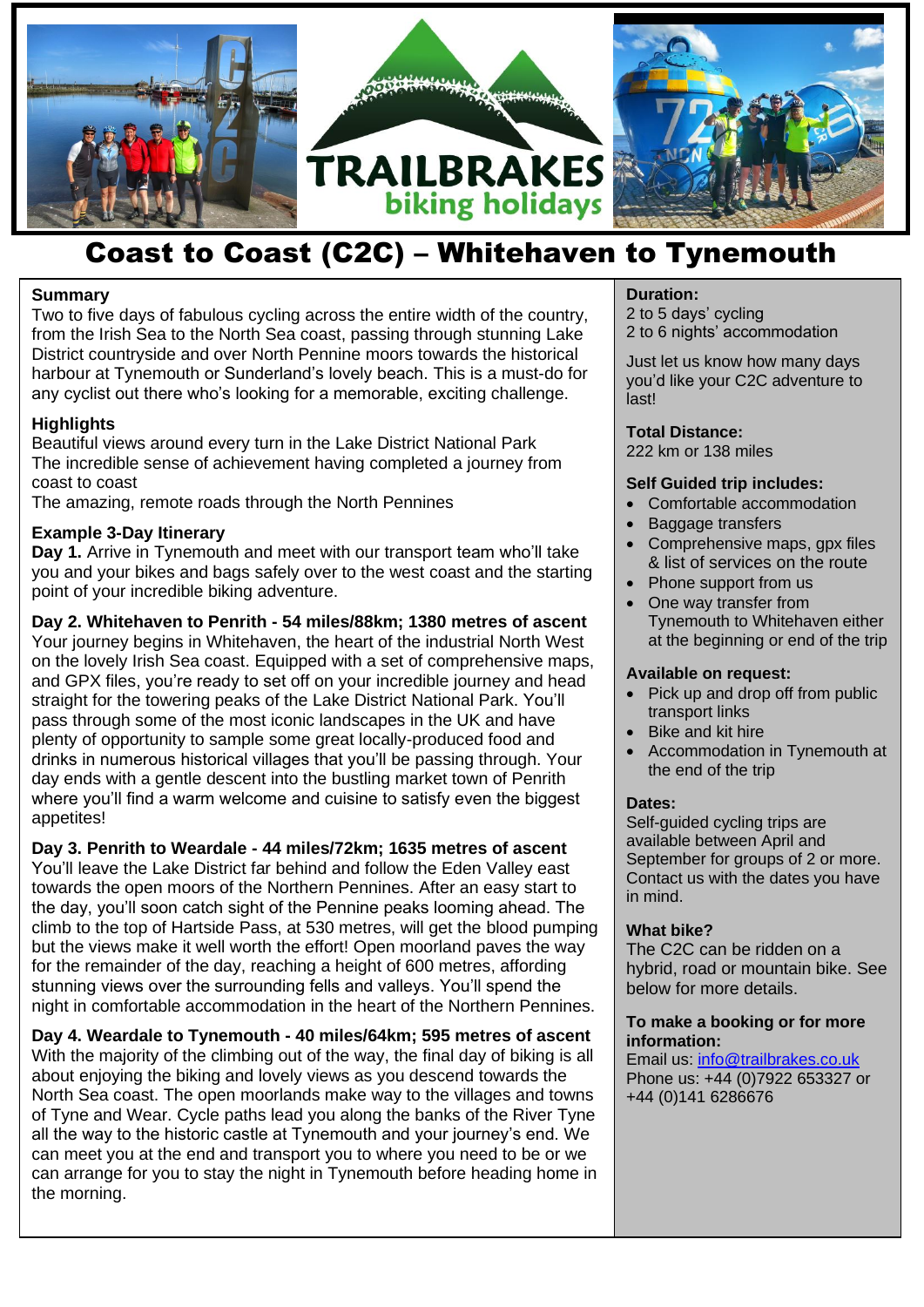

# Coast to Coast (C2C) – Further Information

## **Accommodation and food**

We use only tried and tested accommodation providers on our trips, many that we have worked with for years, so that we know that you will receive an excellent level of service. They provide everything you could need after a long day in the saddle from bike storage to hot showers, hearty breakfasts and comfortable beds. Accommodation in guest houses and hotels is always on a bed and breakfast basis and trip prices are based on two people sharing a room, unless otherwise arranged. Almost 100% of our accommodation is en-suite and we will let you know if it is not possible to book en-suite rooms. Wifi is now also pretty much universal in every location. If you would prefer hostel or bunkhouse style accommodation, breakfast is not included although most bunkhouses can provide meals at an additional charge. Bunkhouses will often have cooking facilities so that you can prepare your own meals if you'd prefer. Wherever you stay you will be able to get an evening meal at a pub or restaurant within walking distance. Lunches can usually be bought during the course of the day as you will be passing through towns or villages. It is advisable to carry plenty of snacks with you each day to keep the energy levels up!

Sole occupancy rooms are usually available in hotels or guest houses so please ask us if you'd prefer to have your own room. A single supplement of at least £30 per person, per night will apply (this will be more if a night in Newcastle is required).

## **Clothing and kit**

Northern England receives a generally mild climate all year round with the Gulf Stream passing our western coastline. The east is generally a bit drier but cooler than the west, however conditions can and do change quickly especially on higher and more exposed areas. It can rain at any time of year, sometimes all day and we often get four seasons in a day, so come prepared! A full kit list is available on our website [\(http://www.trailbrakes.co.uk/kit-list-equipment-recommendations\)](http://www.trailbrakes.co.uk/kit-list-equipment-recommendations). General climatic information for the Lake District is available here: [http://www.lortonweather.co.uk/Analysis-2011.htm.](http://www.lortonweather.co.uk/Analysis-2011.htm) Up-to-the-minute weather forecasts for specific regions of the UK are available at the met office website [\(http://www.metoffice.gov.uk/public/weather/forecast/\)](http://www.metoffice.gov.uk/public/weather/forecast/).

It is advisable to bring a small back-pack with you on your trip, in which you can carry spare clothes, snacks and basic spares and tools that you might need during the course of a day on the bikes. Alternatively, if you're hiring bikes, we can provide pannier bags at an additional cost in which to carry supplies for the day.

## **The route**

The C2C is a well-used National Cycle Network route, along quiet country roads, purpose built cycle paths and disused railways. There are some short, steep climbs and some prolonged, easier gradient climbs along the route, but these are mainly on quite country roads. This trip, if completed in 3 days, has a Fitness Grading of 7 which means that you should have a high level of fitness and stamina from regularly taking part in cyclingbased activities. You are comfortable riding for up to 8 hours per day. The route will include sections of physically demanding terrain including short, steep climbs. There are also some off-road options along the route for those looking for a more mountain biking biased trip. Ask us about the options and we'll be happy to help.